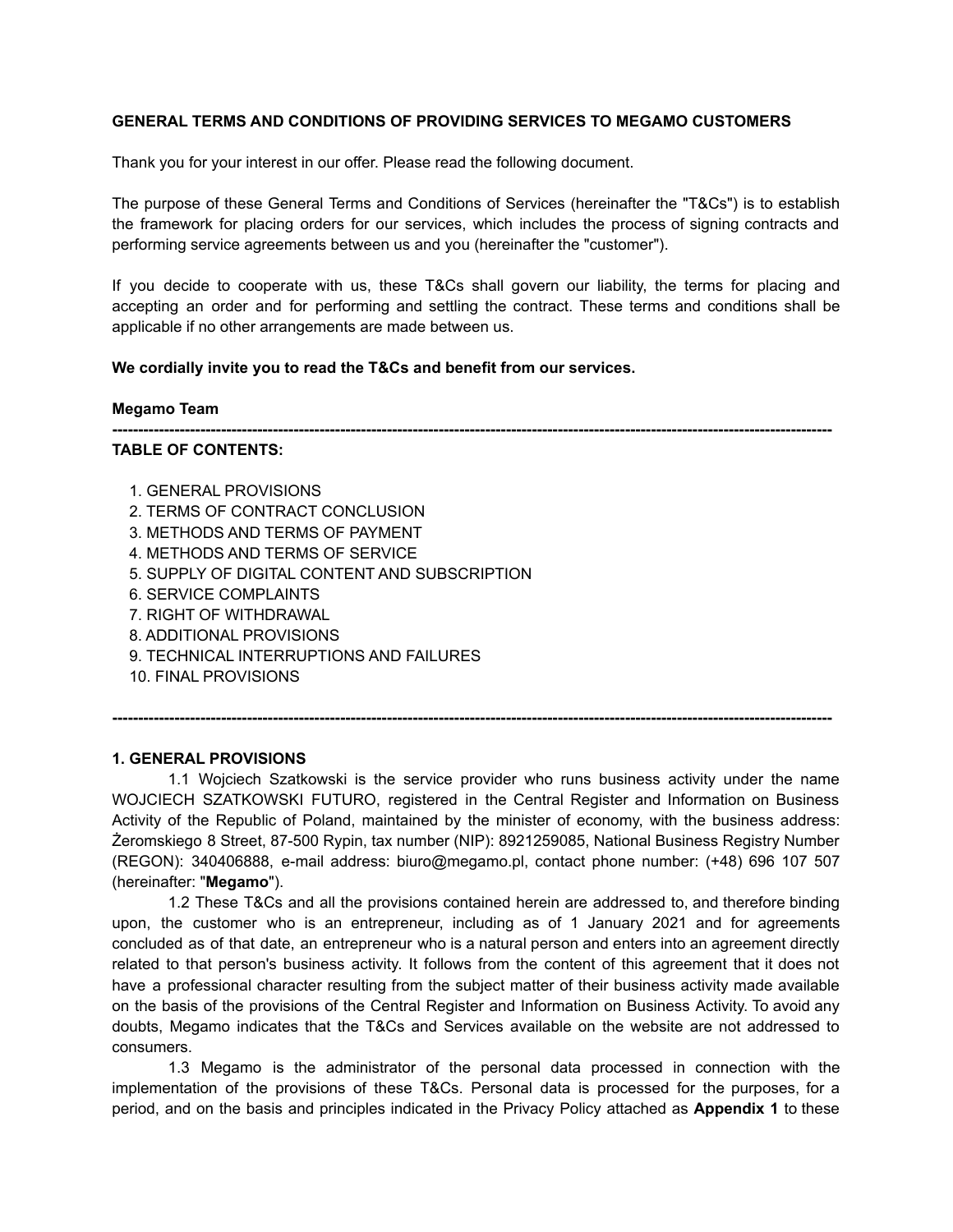T&Cs. The customer is not obliged to provide personal data, however, it may be necessary in order to conclude and perform an agreement with Megamo.

#### **1.4 Terms:**

1.4.1. ORDER FORM - an interactive form available on the website. It allows the customer to place an order, in particular by adding services to an electronic shopping cart and specifying the terms of the future agreement, including the payment method.

1.4.2 CUSTOMER - (1) natural person who is an entrepreneur, and from 1 January 2021 and for agreements concluded as of that date also a natural person entering into an agreement directly related to that person's business activity, when the content of the agreement indicates that it is not of a professional nature for that person, arising primarily from the subject matter of that person's business activity, made available on the basis of regulations concerning Central Registration and Information on Business Activity (in both cases it is related to a natural person who is not a consumer); (2) a legal person; or (3) an organizational unit without legal personality, which is granted legal capacity by law and has concluded or intends to conclude the contract with Megamo.

1.4.3. CIVIL CODE - the Civil Code Act of April 23, 1964. (Journal of Laws 1964 no 16, item 93 as amended).

1.4.4. MEGAMO - Wojciech Szatkowski conducting business activity under the name WOJCIECH SZATKOWSKI FUTURO registered in the Central Register of Business Activity and Information of the Republic of Poland conducted by the minister of economy. It operates under the following address: Żeromskiego 8 Street, 87-500 Rypin, tax number (PIN): 8921259085, National Business Registry Number (REGON): 340406888, e-mail address: biuro@megamo.pl, contact phone number: (+48) 696 107 507.

1.4.5. T&Cs - these General Terms and Conditions of services provided by Megamo.

1.4.6 CUSTOMER PANEL - a set of resources in the website's IT system secured with individual access data and enabling the customer to use the digital content offered as part of the subscription.

1.4.7 COPYRIGHT - the Act on Copyright and Related Rights of February 4, 1994. (Journal of Laws No. 24, item 83 as amended).

1.4.8. WEBSITE - the website run by Megamo and available at the following address: www.megamo.pl.

1.4.9 SUBSCRIPTION - conclusion of the agreement based on the subscription model. It consists in Megamo providing the service to the customer for an indefinite or definite period of time chosen by the customer in exchange for a recurring payment (in particular the provision of digital content in the SaaS model - software as a service).

1.4.10. DIGITAL CONTENT - any digital content (e.g. text, graphic materials, software and their combination) delivered to the customer by Megamo in electronic form for viewing on an appropriate electronic device, which is an independent or additional element of the service.

1.4.11 CONTRACT - the contract based on which Megamo provides services to the customer according to the scope of activities specified in the order and on the basis of any additional agreements between Megamo and the customer.

1.4.12. SERVICE - a service or a package of services offered on the website, which may be the subject of an agreement concluded between Megamo and the customer. Detailed information on the price and scope of the service is defined before placing the order and can be found in the service description on the website.

1.4.13. ORDER - the customer's declaration to conclude a contract with Megamo. It is placed with the use of the order form.

# **2. TERMS OF CONTRACT CONCLUSION**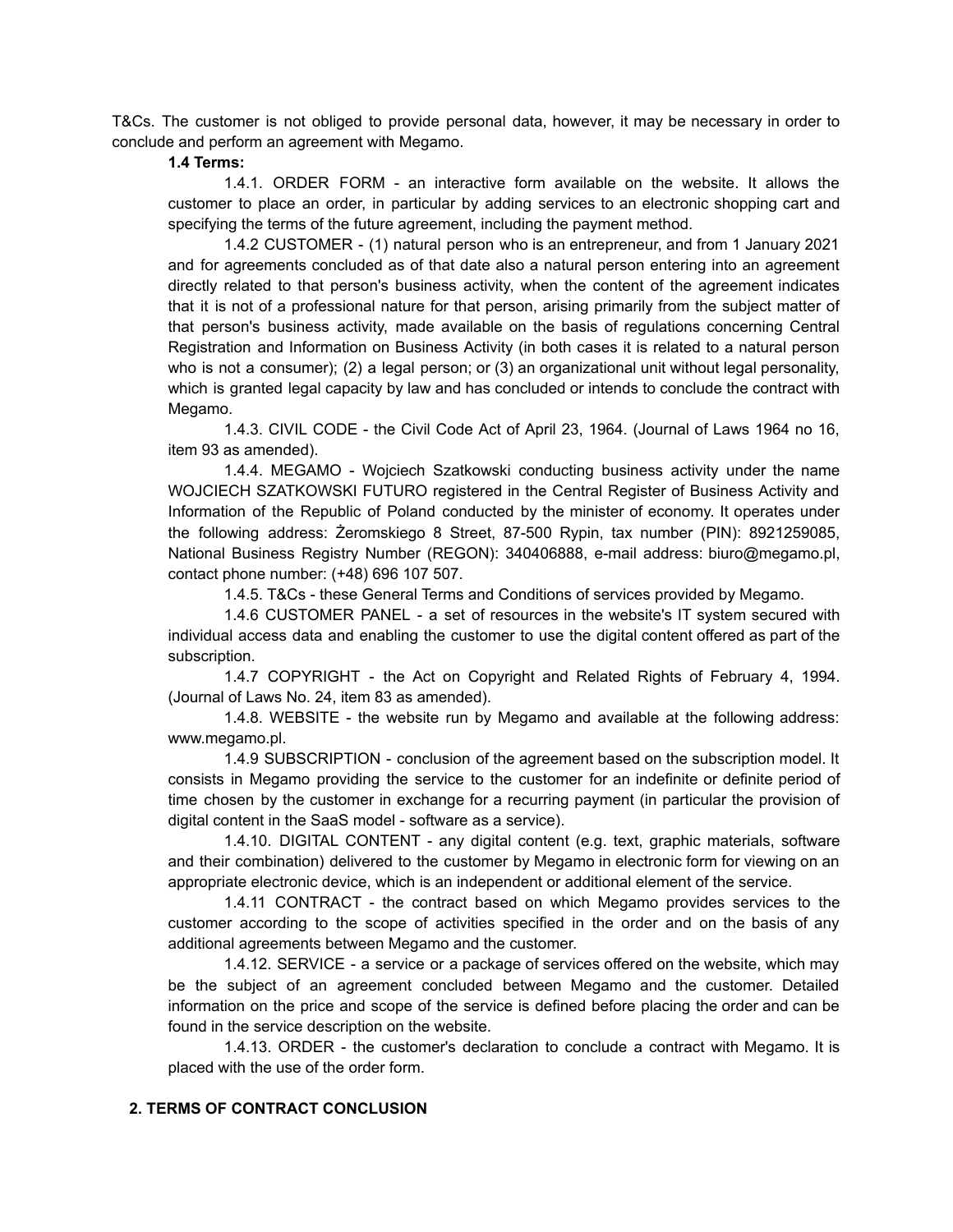2.1 Advertisements, commercials, price lists and other information about the services offered on the website (including their descriptions, operational parameters and prices) are an invitation to conclude the contract within the meaning of Article 71 of the Civil Code.

2.2 The price of a service shown on the website is a net price provided in Polish zloty (PLN), euro (EUR), US dollars (USD) or other available currencies selected by the customer. The customer shall be informed about the total price of the service, including taxes, as well as about other costs. If the amount of the fees cannot be determined, the customer will be obliged to pay them and is notified thereof prior to the conclusion of the contract.

2.3 The process of concluding the contract through the website shall be as follows:

2.3.1 The contract between the customer and Megamo may be concluded once the customer places an order via the order form on the website.

2.3.2 The process of placing an order starts when the customer adds the first service to the electronic shopping cart on the website. The order is placed once the customer completes two consecutive actions - (1) filling in the order form and (2) clicking the "confirm order" button located on the website. Until this moment, it is possible to individually alter the entered data (for this purpose, please follow notifications and information on the website). When filling out the order form, the customer is obliged to provide the following data: first and last name, company name, tax number (NIP), address (street, house/flat number, postal code, city, country), e-mail address, contact telephone number and data concerning the contract: type and quantity of the selected services and payment method.

2.3.3 Once the order is placed, the customer receives an automatic e-mail message with a confirmation. The e-mail is sent to the address provided by the customer in the order form. When Megamo is notified about the order, the customer is bonded by the order.

2.3.4 After receiving the customer's order, Megamo immediately proceeds and verifies it. The contract is concluded only when Megamo confirms that it has accepted the order and started processing it. The declaration confirming order acceptance and proceeding is sent as an e-mail to the address provided by the customer. As soon as the customer receives the above-mentioned e-mail, the contract between the customer and Megamo comes into effect.

2.3.5 The lack of response from Megamo cannot be regarded as tacit acceptance of the order. If the customer does not receive any response from Megamo within 5 calendar days from the date of placing the order, it shall be assumed that the order has not been received.

2.4 The customer is obliged to use the order form in accordance with the law and good practices, respecting the personal rights, copyrights and intellectual property of Megamo and third parties. The customer is obliged to enter truthful information. The customer must not place orders for any other purpose than signing the contract with Megamo.

2.5 The conclusion of the contract between the customer and Megamo may be preceded by additional agreements (negotiations) concerning the scope of the contract. If additional arrangements are made, the contract is signed when the parties reach an agreement.

2.6 The content of the concluded contract shall be stored, secured and made available to the customer by means of (1) making these T&Cs available on the website, (2) sending an email mentioned in section 2.3.4. to the customer and (3) providing a proof of purchase. Information about the concluded contract is additionally stored in the website's IT.

# **3. METHODS AND TERMS OF PAYMENT**

3.1 As part of the contract, Megamo provides the customer with the following payment methods:

3.1.1 Payment by bank transfer to Megamo's bank account.

3.1.2 Electronic payments and card payments via Przelewy24.pl, PayPal.com and

Stripe.com - the current payment methods can be seen on the following websites:

https://www.przelewy24.pl, https://www.paypal.com/pl and https://www.stripe.com.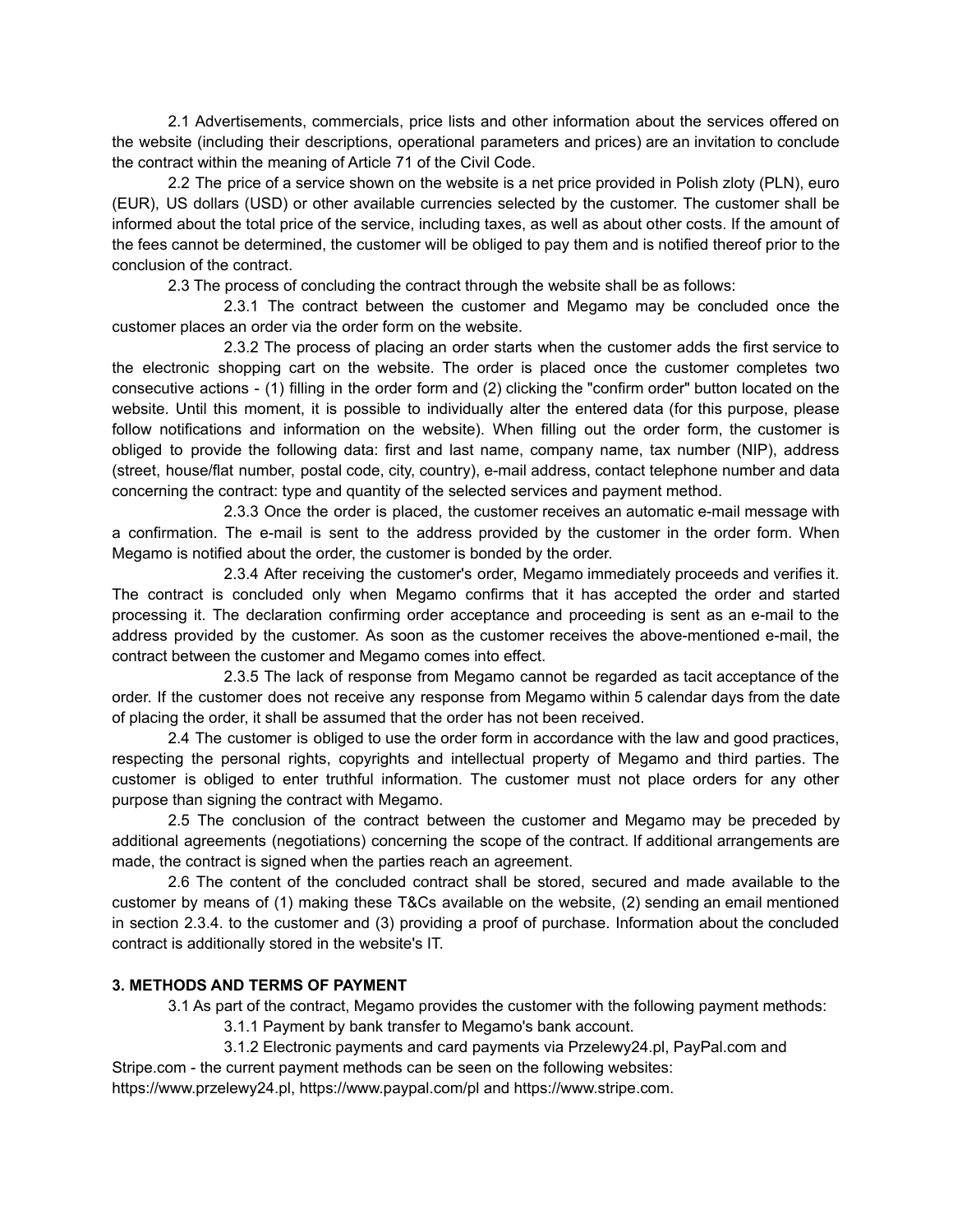3.1.2.1 Settlement of electronic payments and card transactions is carried out at the customer's request via Przelewy24.pl, PayPal.com or Stripe.com. Electronic payments and card transactions shall be processed by:

3.1.2.1.1 Przelewy24.pl - the company PayPro S.A. located in Poznań (address: Kanclerska 15 Street, 60-327 Poznań), entered into the National Court Register kept by the District Court Poznań - Nowe Miasto and Wilda in Poznań, VIII Commercial Division of the National Court Register, National Court Register (KRS) 0000347935, share capital: PLN 4,500,000 paid in full, tax number (NIP) 7792369887, National Business Registry Number (REGON) 301345068.

3.1.2.1.2. PayPal.com - the company PayPal (Europe) S.a r.l. & Cie, S.C.A., 5th floor 22-24 Boulevard Royal, L-2449, Luxembourg.

3.1.2.1.3. Stripe.com - Stripe Payments Europe, Ltd. (1 Grand Canal Street Lower, Grand Canal Dock, Dublin, Irlandia).

3.2 Terms of payment:

3.2.1 If the customer chooses to pay by a bank transfer, he or she is obliged to send money to Megamo's bank account within 7 calendar days from the date of signing the contract.

3.2.2 If the Customer chooses electronic payment or payment by card, he or she is obliged to make payment immediately after placing the order, no later than 1 hour from being redirected to the electronic gateway. Otherwise, the payment session will expire and the customer, wishing to place the order will be required to repeat the purchase process in the same manner as the first time.

3.2.3 In the case of a subscription, the customer is obliged to make cyclical payments in advance for each new settlement period, irrespective of the chosen payment method.

# **4. METHODS AND TERMS OF SERVICE**

4.1 Services that are the subject of the contract between the customer and Megamo are provided upon the customer's payment in accordance with the provisions of Section 3 of the T&Cs

4.2 Services are provided in accordance with the description of a given service available on the website before placing the order. For the proper delivery of the service it may also be necessary to make additional arrangements between the customer and Megamo. In this case, the service is provided according to the terms determined in detail by the customer and Megamo, in particular within the deadlines agreed on individually by the parties after concluding the contract.

4.3 Services offered by Megamo are delivered remotely - via electronic means of communication or by telephone. These services may be provided on a one-time basis (in the case of purchasing one service), periodically (in the case of purchasing a package of services) or continuously (in the case of purchasing a subscription).

4.4 Unless the contract specifies otherwise, the dates of delivering services by Megamo are always calculated based on workdays, i.e. from Monday to Friday, excluding holidays and bank holidays.

4.5 The customer is obliged to cooperate with Megamo in order to properly fulfil the contract. If required by the content of the contract, the customer is obligated to provide specific materials or information to the extent necessary for Megamo to fulfil the agreement. If some information is missing or unclear, the customer may be asked to complete or clarify it.

4.6 The customer is obliged to provide only true, reliable and not misleading materials and information, which will not violate the provisions of generally applicable law, including the rights of third parties. The customer is prohibited from providing content of an unlawful nature. If a third party makes a claim against Megamo due to a violation of their rights as a result of the use of materials or information provided by the customer, the customer is obliged to cooperate with Megamo in order to settle the dispute and, if necessary, declare Megamo free of any responsibility for the violations made by the customer.

4.7 If the customer does not make the payment or provides materials or information necessary for the proper performance of the service on time, the deadline for the performance of the service may be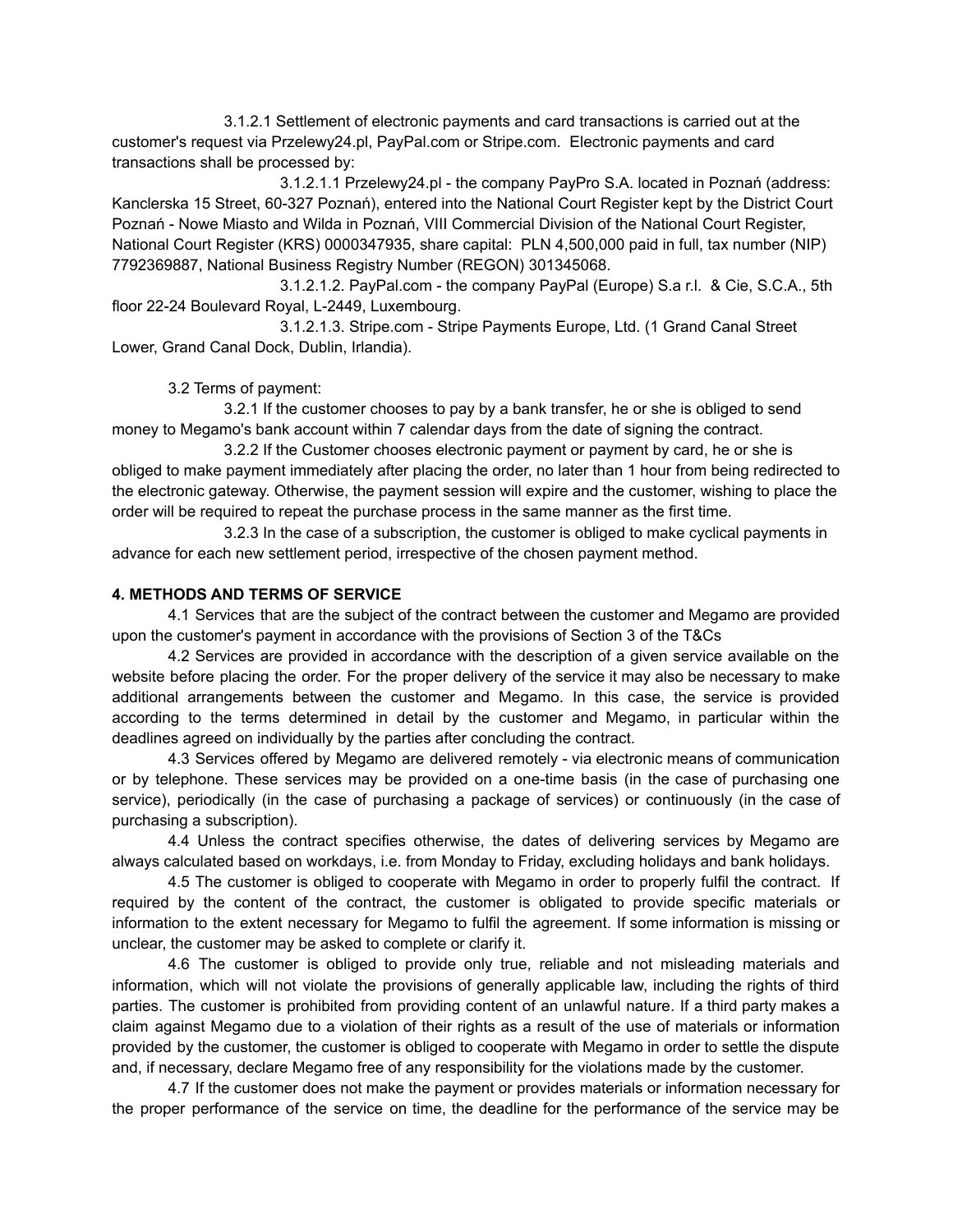postponed at least for the duration of the delay. In such circumstances Megamo always agrees with the customer on a new deadline for delivery of the service.

4.8 Megamo shall not be liable for any irregularity in the service that arises solely from errors or inconsistencies in the materials provided by the customer if Megamo was not aware of such errors or inconsistencies prior to the performance of the service. The customer is responsible for the materials delivered to Megamo, in particular for any potential errors or inconsistencies therein. The provision referred to in the following clause of the T&Cs does not exclude or limit the potential liability of Megamo envisaged by mandatory regulations of law towards the customer who is a natural person if the regulations concerning consumers apply to him/her.

4.9 Megamo may use assistants to perform the services. Any actions and omissions of these assistants are the responsibility of Megamo. In the case of circumstances preventing Megamo from performing all or part of the service, Megamo may also entrust the performance of the service to third parties which shall be immediately announced to the customer. Megamo shall ensure that the entity it selects has the appropriate authority and required qualifications to provide the service at least at the same level as Megamo.

4.10 The customer may terminate the contract until Megamo begins to provide the service. Once the provision of the service has begun, the customer may cancel the contract only for valid reasons justifying the need to do so. In this case, the customer must pay the expenses already incurred by Megamo for the provision of the service and pay a fee corresponding to the scope of the service provided by Megamo. The following section 4.10 of the T&Cs does not apply to subscriptions.

4.11 If the service performed by Megamo requires approval from the customer, this approval is also understood as not making any comments or objections within three workdays, unless the parties agree on a different deadline. In the case of justified comments, Megamo is obliged to make amendments until the final version of the service is accepted by the customer.

### **5. SUPPLY OF DIGITAL CONTENT AND SUBSCRIPTION**

5.1 The section 5 of the T&Cs and the provisions contained herein are applicable to digital content, i.e. content that constitutes a work as defined by Copyright Law, and is therefore protected by Copyright Law, and in respect of which copyrights are held by Megamo or other third parties of which Megamo has the required permits for further marketing of such works.

5.2 All other provisions of the T&Cs relating to the terms of the services shall apply in case of issues not covered by this section of the T&Cs.

5.3 The digital content is delivered when the customer makes the payment, as stated by the provisions of section 3 of the T&Cs.

5.4 The digital content may be delivered - depending on the nature of the service - in one of the following ways:

5.4.1 Electronic delivery - Megamo sends the digital content in the form of a computer file or a unique Internet link (URL) that makes it possible to download the digital content. Megamo recommends downloading the digital content right away before the URL expires. If the URL expires, the customer should contact Megamo.

5.4.2 Access through the customer panel (subscription) - it involves giving the customer access to the digital content that can be found on the website, in the customer panel. The customer receives special access data generated by Megamo. The subscription starts from the date the access is granted to the customer.

5.5 In the case of the subscription, the customer can access the digital content as long as he or she pays the subscription fees in a timely manner. Any delay in making the payment for a commenced billing period shall entitle Megamo to suspend the customer's access to the digital content until the arrears are settled. If the customer cancels the subscription, he or she is not entitled to a refund or exemption from the obligation to pay for the billing period already started - unless the contract with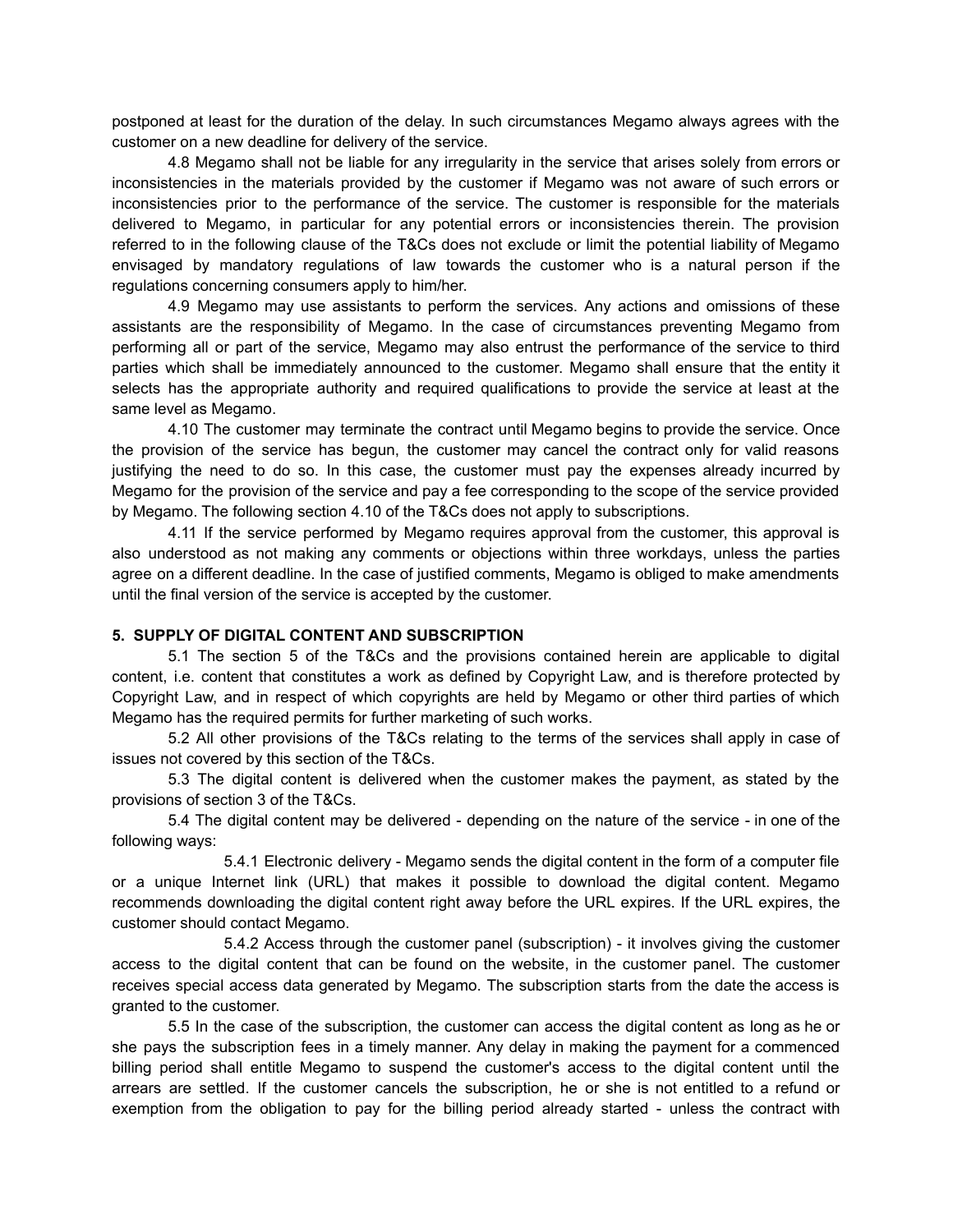Megamo provides otherwise, the cancellation takes effect at the end of the current billing period. The above provision does not exclude or limit the right of withdrawal referred to in section 7 of the T&Cs.

5.6 The customer can use the digital content, which is a work as defined by the Copyright Law and thus is protected by the Copyright Law, only for the customer's own use within the scope of these T&Cs, the provisions of the Copyright Law and separate licence terms agreed by another third party who holds the copyright to the digital content.

5.7 The customer does not have any copyrights to the digital content.

5.8 In the case of digital content delivered by email, it is understood that upon payment, the customer is granted a non-exclusive, non-transferable and non-sublicensable license (including the right to authorize others to use the digital content within the scope of the license granted) to use the ordered digital content, including the right to use the copyrights, without limitation as to territory and time, in the following fields of exploitation: (1) multiple downloads of the digital content and their storage in the computer memory; (2) permanent or temporary display, playing or storing of the digital content by digital technique on the device belonging to the customer; (3) permanent or temporary copying of the digital content in whole or in part, by digital technique, to the extent where it is necessary to display, play or store the digital content. All rights other than the above not expressly granted to the customer are reserved by Megamo or other authorized third party, and the customer is not authorized to (1) distribute the digital content, including leasing or copying the digital content; (2) sublicense the digital content (including the right to authorize others to use the digital content); and (3) market the digital content, including lending or leasing.

5.9 In the case of the digital content provided as part of the subscription, it is understood that the customer is only entitled to use the digital content by means of displaying, using and replaying it digitally (including via the Internet) from the customer panel. All rights other than those expressly granted to the customer are reserved. The customer is not allowed to copy the digital content, except as permitted by mandatory law. The customer is also prohibited from modifying, adapting, translating, decoding, decompiling, disassembling, or otherwise interfering with the digital content, which includes the process of determining the source code of the digital content and the Customer Panel.

5.10 Megamo offers the customer panel and digital content as provided and makes no implied or express warranties as to their utility for any particular use. Megamo makes reasonable efforts to make the use of the customer panel and digital content understandable and transparent to customers, however, it does not guarantee that the customer will be able to independently navigate the customer panel or that the digital content available therein will prove useful in achieving the customer's desired purposes other than those declared by Megamo.

### **6. SERVICE COMPLAINTS**

6.1 Megamo's liability towards the customer states that if the service is inconsistent with the contract, the basis and scope of the liability are determined by generally applicable laws. Megamo is obliged to provide the services with due diligence, dictated by the professional nature of its business. Megamo is liable to the customer in case of failure to provide or improper provision of services according to the provisions of the Civil Code.

6.2 A complaint may be submitted by the customer:

6.2.1 in writing to the address: Gdańsk Science and Technology Park, 3, Trzy Lipy Street, 80-172 Gdańsk;

6.2.2 in electronic form via e-mail to the following address: biuro@megamo.pl.

6.3 Megamo suggests stating the following in the complaint form: (1) information and circumstances regarding the subject matter of the complaint, in particular the type and date of the irregularity; (2) the customer's expectations; and (3) the contact details of the complainant - this will facilitate and accelerate the handling of the complaint by Megamo. The requirements specified in the preceding sentence are only a recommendation and do not affect the effectiveness of complaints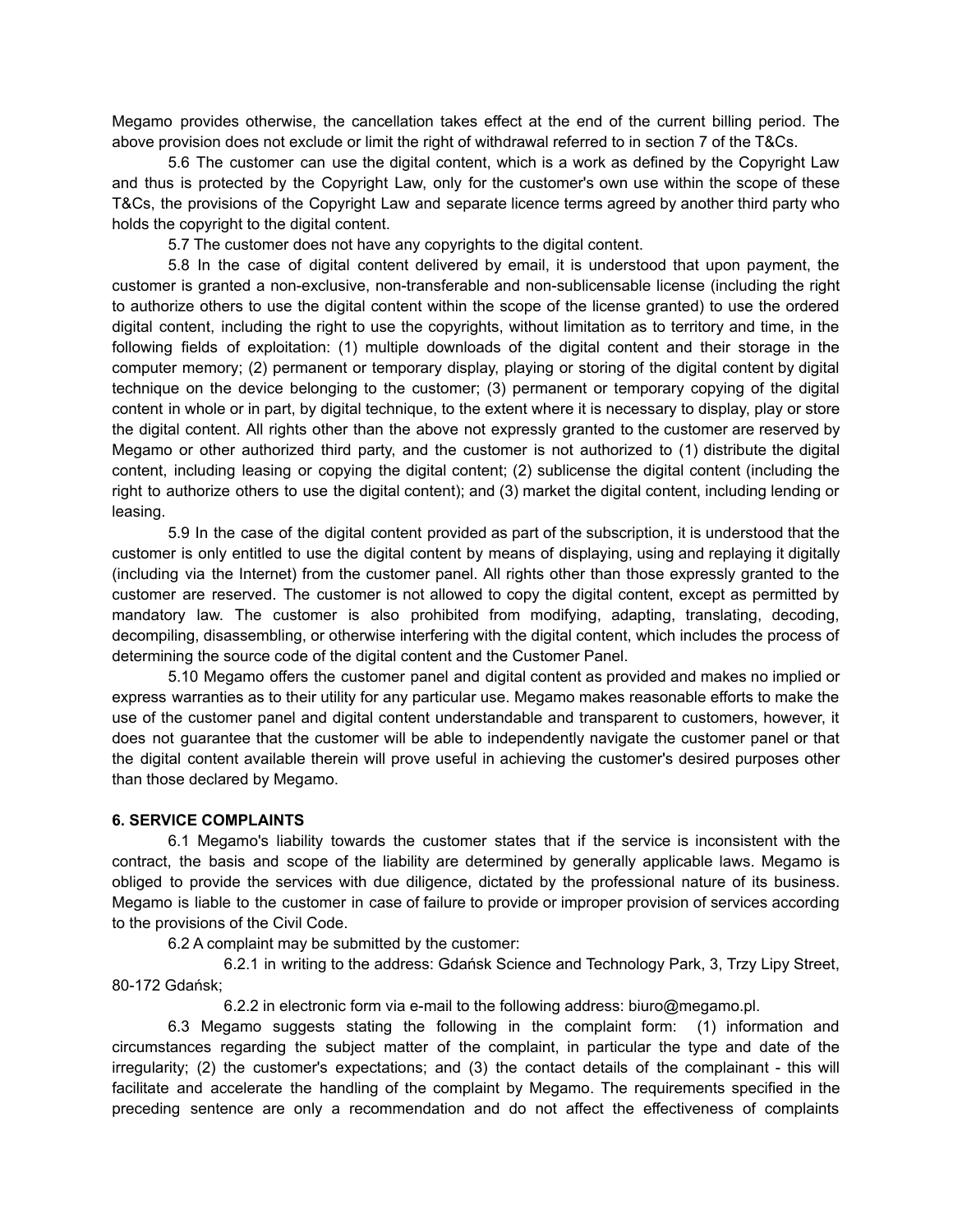submitted with the omission of the recommended description of the complaint, however, they may influence Megamo's final decision on the assessment of the legitimacy of the complaint. If some information is missing or unclear, the customer may be asked to complete or clarify it.

6.4 Megamo will respond to the complaint no later than within 30 calendar days from the date of its receipt. Megamo may suspend the examination of the complaint until it receives the missing information necessary to issue a decision on the complaint.

6.5 In accordance with Article 558 § 1 of the Civil Code, Megamo's responsibility for the warranty towards the customer is limited.

### **7. RIGHT OF WITHDRAWAL**

7.1 The provisions of the section 7 of the T&Cs shall apply exclusively from 1 January 2021 and for contracts concluded from that date with an entrepreneur being a natural person who enters into a contract directly related to that person's business activity, if the content of that contract indicates that it is not of a professional nature for that person as it results from the scope of that person's business activity made available on the basis of the provisions of the Central Register and Information on Business Activity.

7.2 A customer who is an entrepreneur, referred to in point 7.1 above, may withdraw from the remote contract within 14 calendar days without giving any reason and without incurring costs, with the exceptions indicated in point 7.3 and the costs specified in point 7.5 of the T&Cs. In order to meet the deadline, it is enough to send the statement to Megamo before its expiry. The customer may use the model withdrawal form, which is attached as Annex 2 to the Consumer Rights Act, but it is not obligatory.

7.3 The customer does not have the right to withdraw from the remote contract when it comes to: (1) provision of services, if Megamo has performed the service with the express consent of the customer, who was informed beforehand that after Megamo's provision of services, he/she will lose the right to withdraw from the contract; and

(2) the supply of digital content which is not recorded on a tangible medium, if the provision of services has begun with the express consent of the customer before the expiry of the deadline for withdrawal from the contract and after Megamo has informed the customer of the loss of the right to withdraw from the contract.

7.4 In the case of withdrawal from the remote contract, the contract is considered as not concluded.

7.5 In the case of a service that was delivered before the end of the period for withdrawal at the customer's explicit request, the customer who withdraws from the contract after having made such a request is obliged to pay for the services provided until the withdrawal from the contract. The amount of payment shall be calculated in proportion to the scope of the performed services, taking into account the contractually agreed price or remuneration. If the price or remuneration is excessive, the basis for calculating this amount shall be the market value of the service.

### **8. ADDITIONAL PROVISIONS**

8.1 From 1 January 2021 and for contracts concluded from that date, this clause 8 of the T&Cs and all the provisions contained therein are addressed to, and thus binding only on, entrepreneurs who are not natural persons concluding a contract directly related to their business activity, when it follows from the content of the contract that it is not of a professional nature for that person, resulting in particular from the subject of their business activity, made available on the basis of the provisions of the Central Business Register and Information on Business Activity.

8.2 Megamo has the right to withdraw from the contract within 14 calendar days from its conclusion. The withdrawal from the contract in this case can be made without giving any reason and does not give rise to any claims on the part of the customer against Megamo.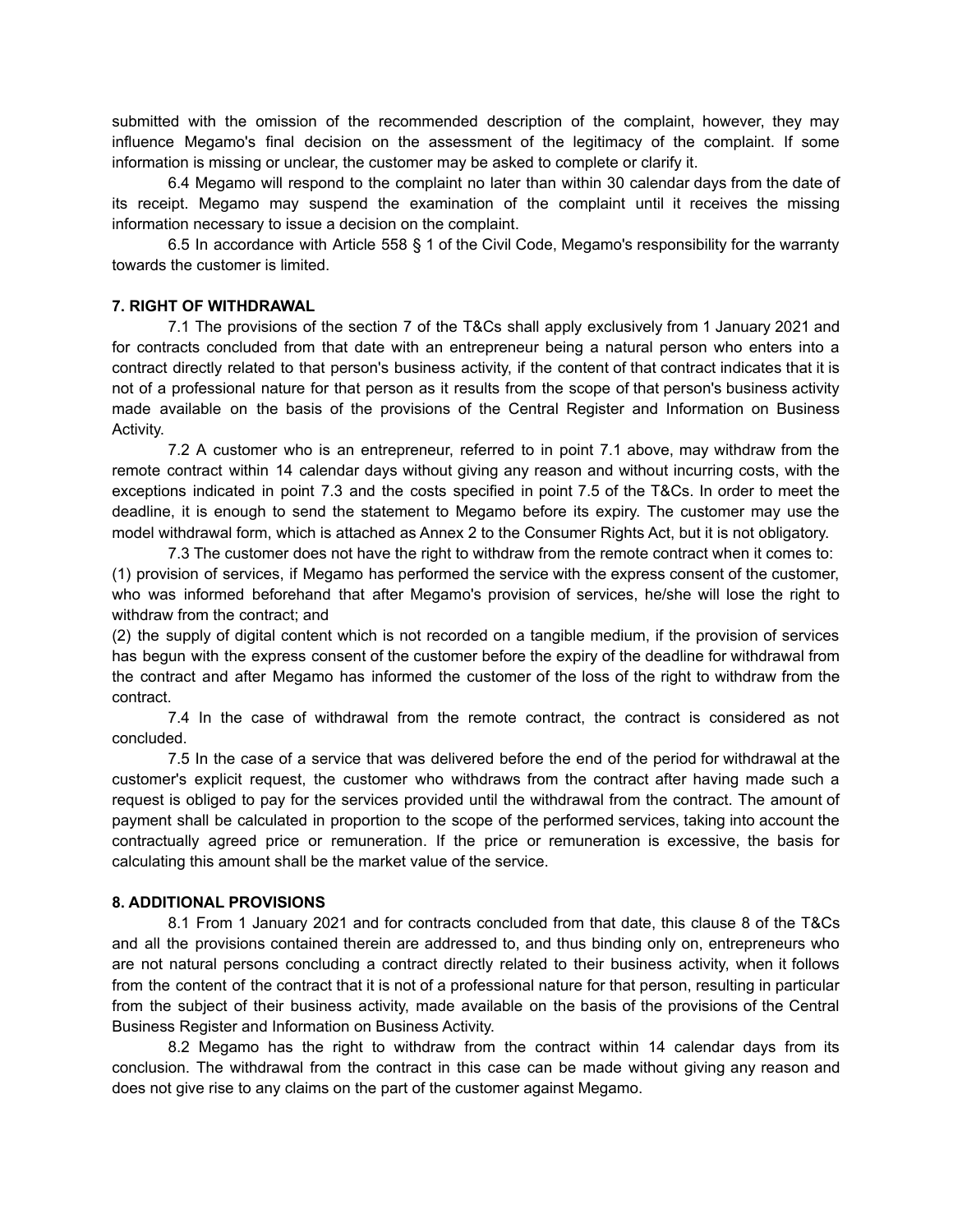8.3 In the event of any dispute arising in connection with the contract, the customer shall not be entitled to withhold payment or any part thereof. Any settlements arising from disputes will only take place after a mutual agreement of the parties.

8.4 Megamo may at any time undertake actions aimed at verifying the accuracy, reliability, and precision of the information provided by the customer, in particular the information provided prior to the conclusion of the contract. As part of the verification, Megamo may, among other things, request the customer to send a scan of certificates, attestations, or other documents necessary for the verification. During the verification referred to in the previous sentence, Megamo reserves the right to suspend the execution of the contract for the duration of the verification.

8.5 Any delay or failure to fulfil the contract by Megamo will not constitute grounds for the customer to withdraw from the contract or demand compensation for damages or other equivalent payments, if the abovementioned failure to fulfil the contract is caused by factors beyond Megamo's responsibility and control.

8.6 Megamo is not liable for damages and failure to fulfil obligations resulting from force majeure events (e.g. natural disasters, epidemics, wars, riots, unrest, floods, fires), or any other causes beyond the reasonable control of Megamo.

8.7 The liability of Megamo towards the customer, regardless of its legal basis, is limited - both for a single claim and for all claims in total - to the amount of all payments made under the contract, however to no more than one thousand PLN. The limitation on the amount referred to in the previous sentence applies to all claims submitted by the customer to Megamo, including claims in the case of a lack of a contract or claims not related to the contract. Megamo is liable only for typical damages foreseeable at the conclusion of the contract, and is not liable for lost profits of the customer.

8.8 Any disputes arising between Megamo and the customer will be submitted to the court having jurisdiction over the registered office of Megamo.

### **9. TECHNICAL INTERRUPTIONS AND FAILURES**

9.1 Megamo makes reasonable efforts to ensure the proper and uninterrupted functioning of the website and the customer panel. However, due to the level of complexity of the customer panel, as well as external factors beyond Megamo's control (e.g. DDOS attacks - distributed denial of service) it is possible that errors and technical failures may occur and prevent or limit the functioning of the website and the customer panel. In such a case Megamo will take all possible and reasonable actions to limit the negative effects of the events as much as possible.

9.2 Apart from the interruptions caused by errors and technical failures, there may also be other technical breaks, caused by Megamo's actions aimed to develop the website and the customer panel as well as their protection against errors and technical failures.

9.3 Megamo schedules technical interruptions in a way that is minimally inconvenient for the customers, e.g. at times of reduced traffic (night hours) and only for the time necessary for Megamo to perform planned activities.

9.4 Megamo shall not be liable to the customer for damages and failure to fulfil obligations caused by any errors and technical failures referred to in clause 9. of the T&Cs, provided that this does not exclude or limit any mandatory rights of customers who are natural persons if consumer legislation applies to them.

### **10. FINAL PROVISIONS**

10.1 Contracts concluded through the website shall be in Polish.

10.2 Amendment of the T&Cs:

10.2.1 Megamo reserves the right to amend the T&Cs for good cause to the extent such amendments affect the implementation of the provisions of these T&Cs. Megamo specifies the following important reasons for changes to the T&Cs: changes in laws; changes in payment methods and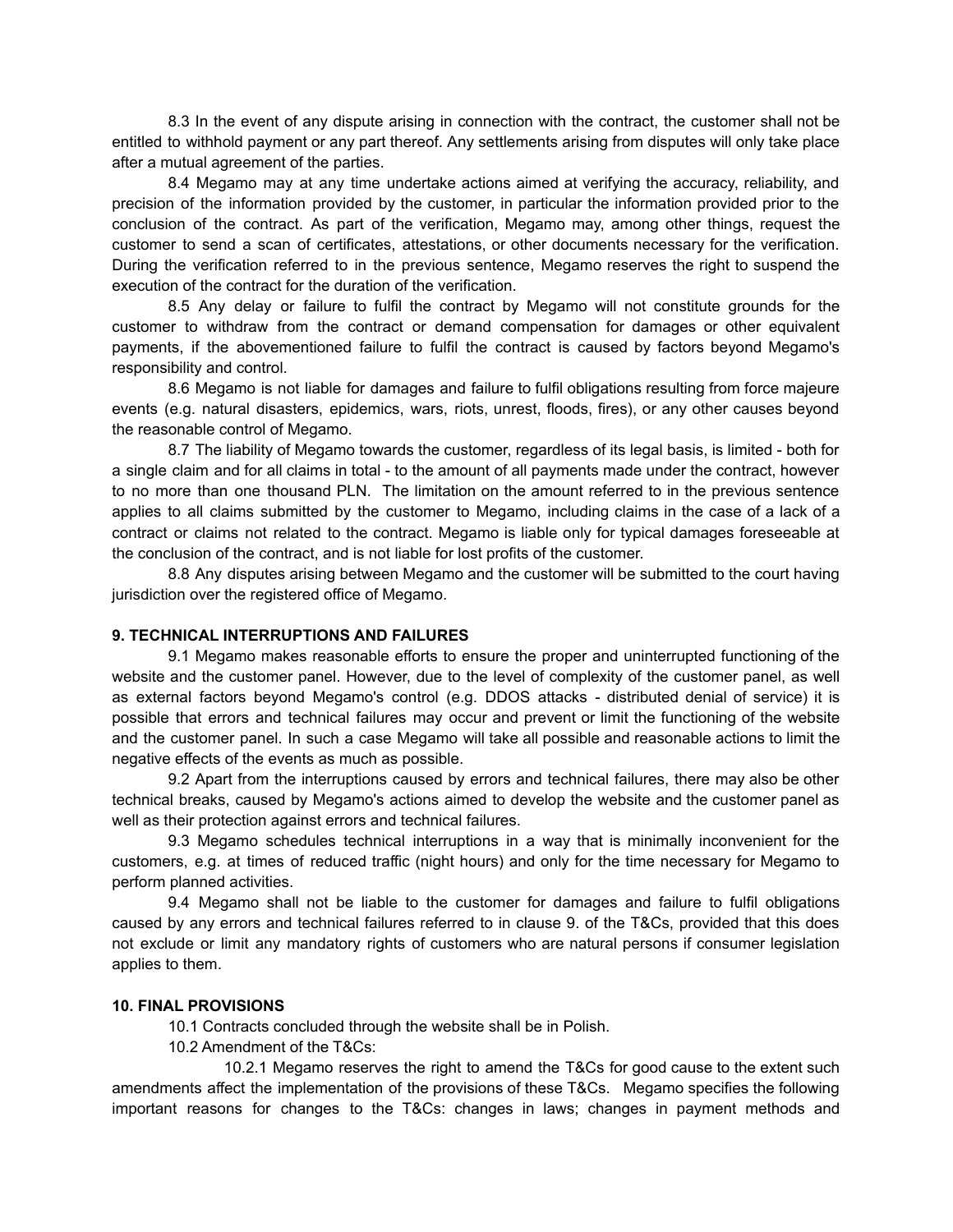deadlines; the need to adapt the T&Cs to recommendations, orders, rulings, provisions, interpretations, guidelines or decisions of authorized public authorities; the need to remove errors, spelling mistakes or ambiguities from the content of the T&Cs; changes in contact details, names, identification numbers, electronic addresses or links provided in the T&Cs; changes in the process of concluding agreements via the website; changes in the technical conditions for providing services and delivering digital content; expansion or change in the functionality of the website; improvement of customer service.

10.2.2 If continuous agreements (e.g. subscriptions) are concluded on the basis of these T&Cs, the amended T&Cs shall be binding upon the customer if the requirements set forth in Article 384 and 384[1] of the Civil Code are met, i.e. the customer was properly notified about the changes and did not terminate the contract within 15 calendar days from the date of notification. If the amendment to the T&Cs results in the introduction of any new fees or in the increase of current fees, the customer who is an entrepreneur, if the provisions regarding consumers apply to him/her, shall have the right to withdraw from the contract.

10.2.3 In the case of conclusion of contracts other than continuous agreements on the basis of these T&Cs, the changes to the T&Cs shall not in any way affect the customer's rights acquired prior to the effective date of the changes to the T&Cs; in particular, these changes shall not affect any orders already placed or submitted as well as any contracts concluded, performed or executed.

10.3 In matters not covered by these T&Cs, universally applicable provisions of Polish law shall apply, in particular: Civil Code; Act on Providing Services by Electronic Means of 18 July 2002 (Journal of Laws 2002 No. 144, item 1204 as amended); the Consumer Rights Act; and other applicable provisions of common law.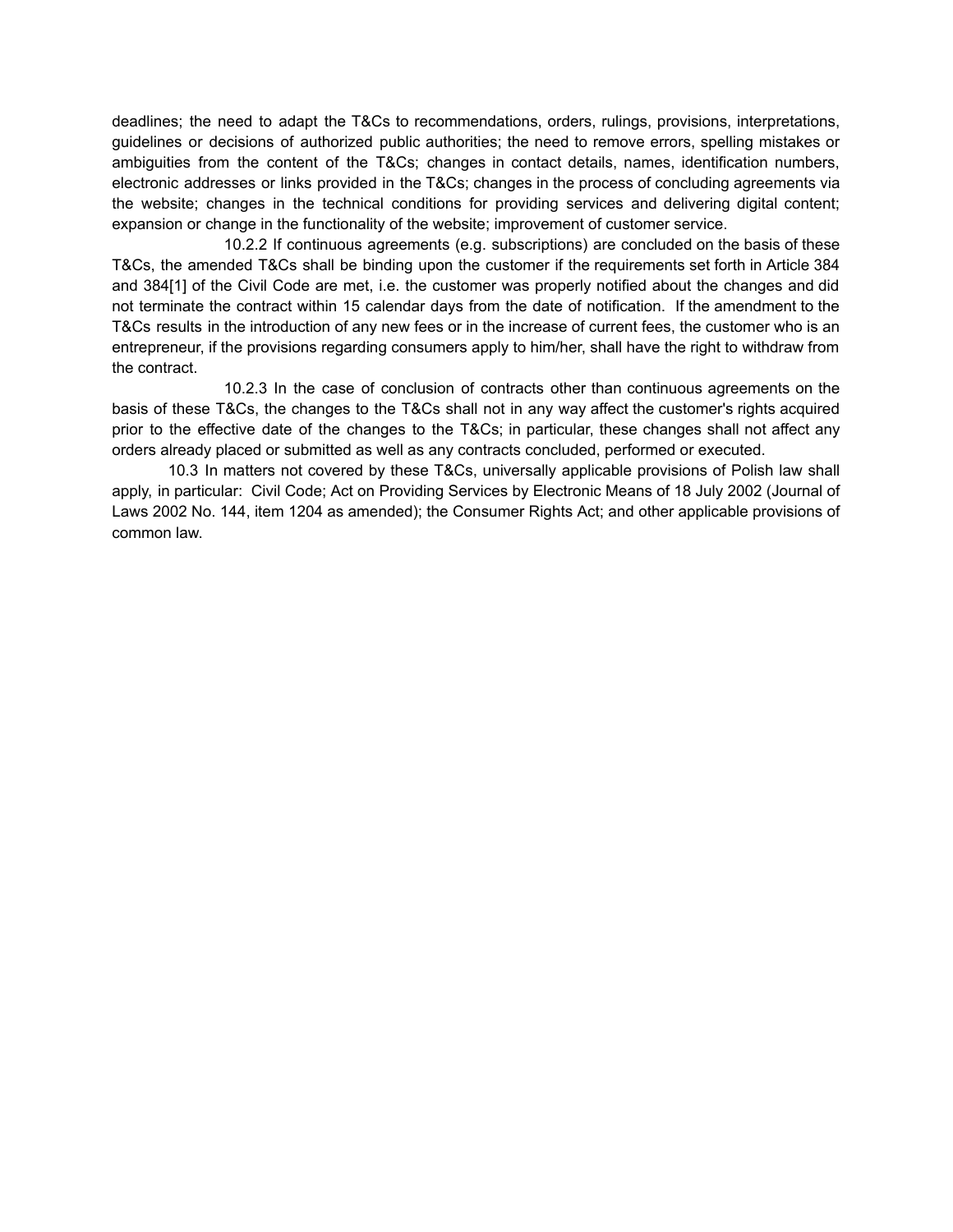### **APPENDIX NO. 1 TO THE T&Cs - THE PRIVACY POLICY 1. GENERAL PROVISIONS**

1.1 The following website privacy policy serves solely informational purposes which means that it is not a set of requirements for website users. The privacy policy includes mainly rules on the processing of personal data collected by Megamo via the website, as well as the reasons, purposes and period of personal data processing, the rights of data subjects, and information on the use of cookies or similar technologies and analytical tools.

1.2 When personal data of customers and other website users is processed, Megamo is the administrator of the personal data. Full details of Megamo, including its contact details, are indicated at the beginning of the T&Cs. The customer's personal data is processed in accordance with the GDPR Regulation. Megamo shall ensure that rights resulting from the above regulation and other generally applicable data protection regulations are executed.

1.3 Megamo processes the customer's personal data in accordance with applicable law, in particular in accordance with Regulation (EU) 2016/679 of the European Parliament and of the Council of 27 April 2016 on the protection of individuals with regard to the processing of personal data and on the free movement of such data, and Directive 95/46/EC (General Data Protection Regulation) - also referred to as "GDPR" or "GDPR Regulation".

1.4 Megamo takes special care to protect the interests of the individuals to whom the processed personal data relates, and in particular is responsible for and ensures that the data it collects is: (1) processed lawfully; (2) collected for specified, legitimate purposes and not subject to further processing incompatible with those purposes; (3) substantively correct and adequate in relation to the purposes for which it is processed; (4) kept in a form which permits identification of data subjects for no longer than is necessary to achieve the purpose of processing; and (5) processed in a manner which ensures adequate security of personal data, including protection against unauthorised or unlawful processing and accidental loss, destruction or damage, by means of appropriate technical or organisational measures.

1.5 Considering the nature, scope, context and purposes of the processing and the risk of violation of the rights or freedoms of natural persons, Megamo deploys appropriate technical and organizational measures to ensure that the processing is carried out in accordance with the GDPR Regulation. If necessary, these measures are reviewed and updated. The administrator applies technical measures to prevent unauthorized persons from obtaining and modifying personal data transmitted electronically.

# **2. PURPOSE, GROUNDS AND DURATION OF PERSONAL DATA PROCESSING**

2.1 This notice is provided under Article 13 of the GDPR Regulation and concerns a situation in which Megamo collects personal data from a data subject. When using the website, Megamo may process personal data in the following cases:

2.1.1 The conclusion and execution of the contract between the customer and Megamo.

2.1.2 The customer takes advantage of the complaint procedure and provides his/her personal data within this procedure.

2.1.3 The customer wishes to receive a bill or invoice, therefore, he or she provides relevant personal information.

2.1.4 The customer or Megamo issues claims against the other party based on the contract and other than in the context of complaint procedures (e.g. in connection with a failure to pay). The customer's personal data is processed in this respect.

2.1.5 The customer sends Megamo a specific inquiry, not strictly related to the conclusion and performance of the contract or complaints and expects an answer to this inquiry.

2.1.6 The customer gives Megamo separate consent to process his/her personal data for one or more specific purposes not strictly related to the conclusion and performance of the contract (e.g. marketing).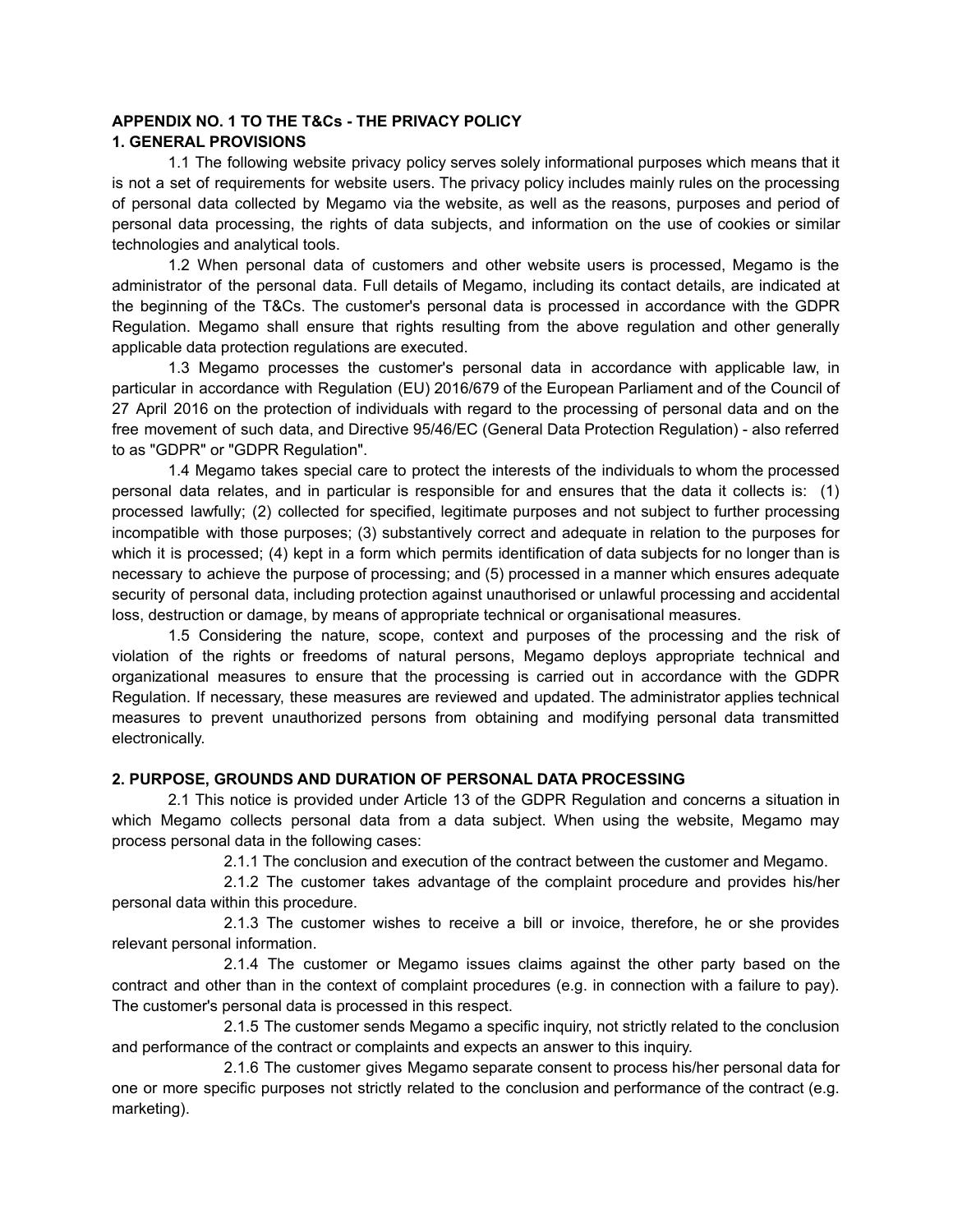2.1.7 Specific information about users visiting and navigating Megamo's website may be used to conduct statistics, traffic analysis, and to ensure the correct functioning and display of the website's elements (including information that does not have to be personal data, e.g. IP address, location data, information about the user's device).

2.2 With the exception of the above situations, Megamo does not collect or process personal data of the customers. It is voluntary to provide personal data and use the website; however, when the customer wishes to benefit from certain services offered by Megamo, providing the data is necessary in order to conclude and perform the contract. In such situations, personal data is collected from the person to whom the data relates. After the execution or expiration of the contract, the customer's data may also be processed in order to assert, establish, or defend claims (in accordance with the legitimate interests of Megamo), or in order to keep accounting records (for the performance of legal obligations imposed on Megamo).

2.3 Each time, the purpose, grounds, duration and recipients of the personal data processed by Megamo result from the activities performed by the customer on the website. Megamo may process the customer's data for the following purposes, on the following grounds, and for the period indicated in the table below:

| Conclusion and performance of the contract                                                                                                                      | Purpose: performance of the contract or action<br>taken at the request of the person to whom the<br>data refers before the contract is concluded                                                                      |  |
|-----------------------------------------------------------------------------------------------------------------------------------------------------------------|-----------------------------------------------------------------------------------------------------------------------------------------------------------------------------------------------------------------------|--|
|                                                                                                                                                                 | Legal basis: article $6(1)(b)$ of the GDPR<br>Regulation (performance of the contract)                                                                                                                                |  |
|                                                                                                                                                                 | Period: The data is stored for the period<br>necessary to perform, terminate or otherwise end<br>the concluded contract.                                                                                              |  |
| The customer uses the complaint procedure and<br>provides his/her personal data within this<br>procedure or submits other claims resulting from<br>the contract | Purpose: processing of the customer's rights<br>under the contract and in the scope of complaints                                                                                                                     |  |
|                                                                                                                                                                 | Legal basis: Article 6(1)(b) of the GDPR<br>Regulation (performance of the contract)                                                                                                                                  |  |
|                                                                                                                                                                 | Period: The data is stored for the period<br>necessary to perform, terminate or otherwise end<br>the concluded contract.                                                                                              |  |
| The customer wants to receive a bill or an invoice                                                                                                              | Purpose: maintaining tax records                                                                                                                                                                                      |  |
| and provides personal data for this purpose                                                                                                                     | Legal basis: article $6(1)(c)$ of the GDPR<br>Regulation (legal obligation) in connection with<br>article 86 § 1 of the Tax Ordinance, i.e. of 17<br>January 2017. (Journal of Laws of 2017, item 201<br>as amended). |  |
|                                                                                                                                                                 | Period: the data is stored for the period required<br>by law obliging Megamo to keep tax records (until<br>the expiry of the statute of limitations for tax<br>liabilities, unless tax laws provide otherwise).       |  |
| Megamo makes claims against the other party                                                                                                                     | Purpose: establishing, pursuing or defending                                                                                                                                                                          |  |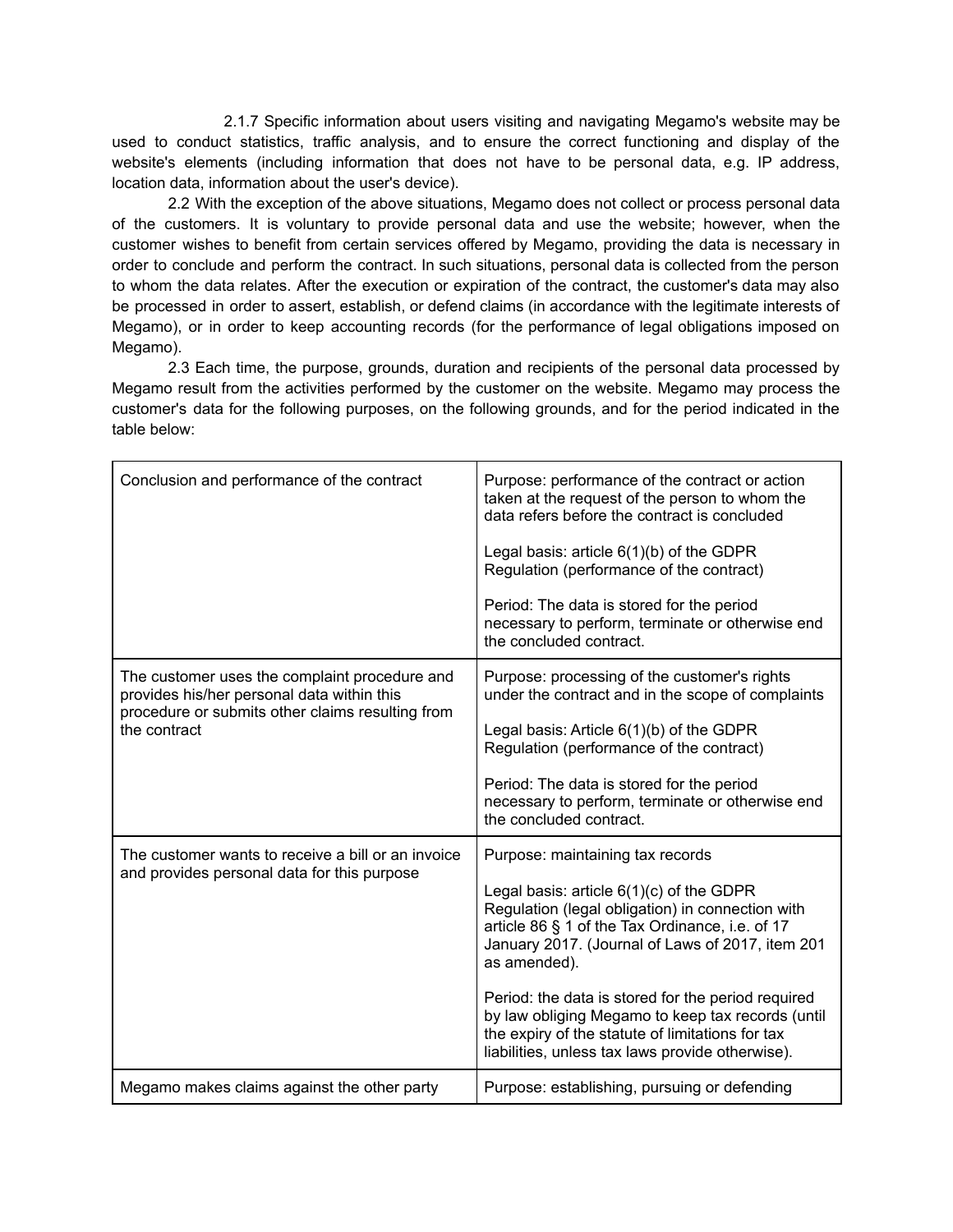| (e.g. in connection with a failure to pay) or<br>defends itself against the claims of the other party,<br>and processes the customer's personal data in<br>this respect | claims that Megamo can make or that can be<br>made against Megamo                                                                                                                                                                                                                                                                                                                                                                                       |  |
|-------------------------------------------------------------------------------------------------------------------------------------------------------------------------|---------------------------------------------------------------------------------------------------------------------------------------------------------------------------------------------------------------------------------------------------------------------------------------------------------------------------------------------------------------------------------------------------------------------------------------------------------|--|
|                                                                                                                                                                         | Legal basis: Article $6(1)(f)$ of the GDPR<br>Regulation (legitimate interest)                                                                                                                                                                                                                                                                                                                                                                          |  |
|                                                                                                                                                                         | Period: the data is stored during the period of<br>existence of the legitimate interest pursued by<br>Megamo, but no longer than the period of the<br>statute of limitations for claims against the data<br>subject in respect of the business activities<br>conducted by Megamo. The period of limitation is<br>determined by law, in particular the Civil Code (the<br>basic limitation period for claims related to the<br>business is three years). |  |
| Answering inquiries sent to Megamo                                                                                                                                      | Purpose: the need to examine the content of the<br>inquiry sent through the contact form available on<br>the website by the data subject, and then, if<br>necessary, to provide a response to the inquiry                                                                                                                                                                                                                                               |  |
|                                                                                                                                                                         | Legal basis: Article $6(1)(f)$ of the GDPR<br>Regulation (legitimate interest)                                                                                                                                                                                                                                                                                                                                                                          |  |
|                                                                                                                                                                         | Period: The data is stored for the time necessary<br>to review and respond to the inquiry, but no longer<br>than for the period of existence of the legitimate<br>interest pursued by the administrator in<br>connection with the information contained in the<br>inquiry.                                                                                                                                                                              |  |
| Sending marketing content to the customer or<br>sending an invitation to express an opinion on the<br>services provided by Megamo                                       | Purpose: advertising products and services<br>offered by Megamo or its partners, inviting the<br>customer to express their opinion on the contract<br>or other similar purpose resulting from the content<br>of the consent given by the customer                                                                                                                                                                                                       |  |
|                                                                                                                                                                         | Legal basis: Article $6(1)(a)$ of the GDPR<br>Regulation (consent)                                                                                                                                                                                                                                                                                                                                                                                      |  |
|                                                                                                                                                                         | Period: The data is stored until the person<br>withdraws his/her consent to further processing of<br>his/her data for this purpose.                                                                                                                                                                                                                                                                                                                     |  |
| Navigating the Megamo website                                                                                                                                           | Purpose: ensuring proper operation and display of<br>the website elements to all visitors, keeping<br>statistics and analyzing the traffic of persons who<br>visit the website                                                                                                                                                                                                                                                                          |  |
|                                                                                                                                                                         | Legal basis: Article $6(1)(f)$ of the GDPR<br>Regulation (legitimate interest)                                                                                                                                                                                                                                                                                                                                                                          |  |
|                                                                                                                                                                         | Period: The data is stored for the period of<br>existence of the legitimate interest pursued by<br>Megamo, but no longer than the period of                                                                                                                                                                                                                                                                                                             |  |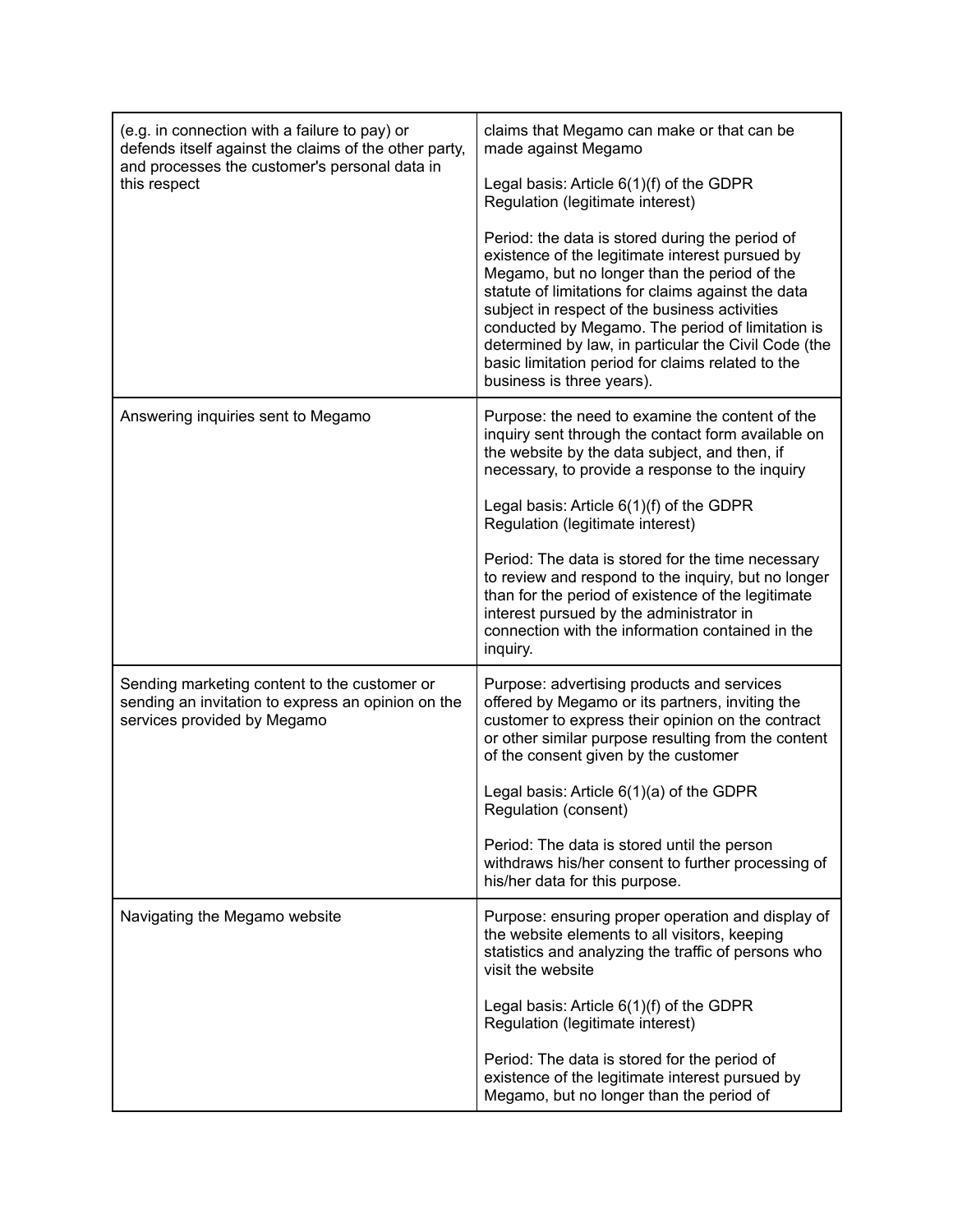### **3. RECIPIENTS OF PERSONAL DATA**

3.1 In order to properly provide the services and realize other purposes of processing indicated in point 1 of the privacy policy, Megamo may need to use the services of third parties and transfer the personal data of the customer to them. Megamo does not share personal data in every case, and not to all recipients or categories of recipients indicated below - Megamo only transfers data when it is necessary in order to fulfill a specific purpose of processing personal data, and only to the extent required to fulfill that purpose. For example, if an accounting company needs to issue an invoice, Megamo transfers the data to its accounting company for invoicing.

3.2 Megamo benefits from services of entities that provide sufficient guarantees to implement appropriate technical and organizational measures so that the processing meets the requirements of the GDPR Regulation and protects the rights of the data subjects.

3.3 Personal data may be transferred by Megamo to the following recipients or categories of recipients:

3.3.1 Entities that process electronic or credit card payments on behalf of Megamo to the extent necessary to process the payment made by the customer.

3.3.2 Accounting, legal, and advisory service providers responsible for supporting Megamo with accounting, legal or advisory services (in particular, an accounting office, law company or debt collection company).

3.3.3 Survey system providers supplying the surveys evaluating the contracts concluded on behalf of Megamo.

3.3.4 Providers of technical, IT, and organizational services that supply Megamo with appropriate solutions which enable it to run its business, manage the website and the services provided (in particular, those who provide Megamo with email and hosting services and providers of business management and technical support software).

3.3.5 Providers of marketing and advertising services (in particular marketing agencies, interactive agencies, providers of solutions for e-mailing and optimizing marketing campaigns).

3.4 Megamo does not share personal data with third countries or international organizations

# **4. WEBSITE PROFILING**

4.1 The GDPR Regulation requires Megamo to provide information on automated decision-making, including profiling, as referred to in Article 22(1) and (4) of the GDPR Regulation, and at least in these cases - relevant information on the principles of such decision-making, as well as on the significance and foreseeable consequences of such processing. With this in mind, Megamo provides information on possible profiling in this section of the privacy policy.

4.2 Megamo may use website profiling for direct marketing purposes, but the decisions Megamo makes based on this profiling do not relate to the conclusion or refusal of the contract or the ability to use the services. The effect of the use of website profiling may be, for example, to give a person a discount, to send them a discount code, to remind them of unfinished actions and purchases, to send them a service offer that may match the person's interests or preferences, or to offer better terms compared to the standard solutions. Despite the profiling, it is the individual who freely decides whether they want to use the discount or benefit from better conditions and conclude the contract with Megamo.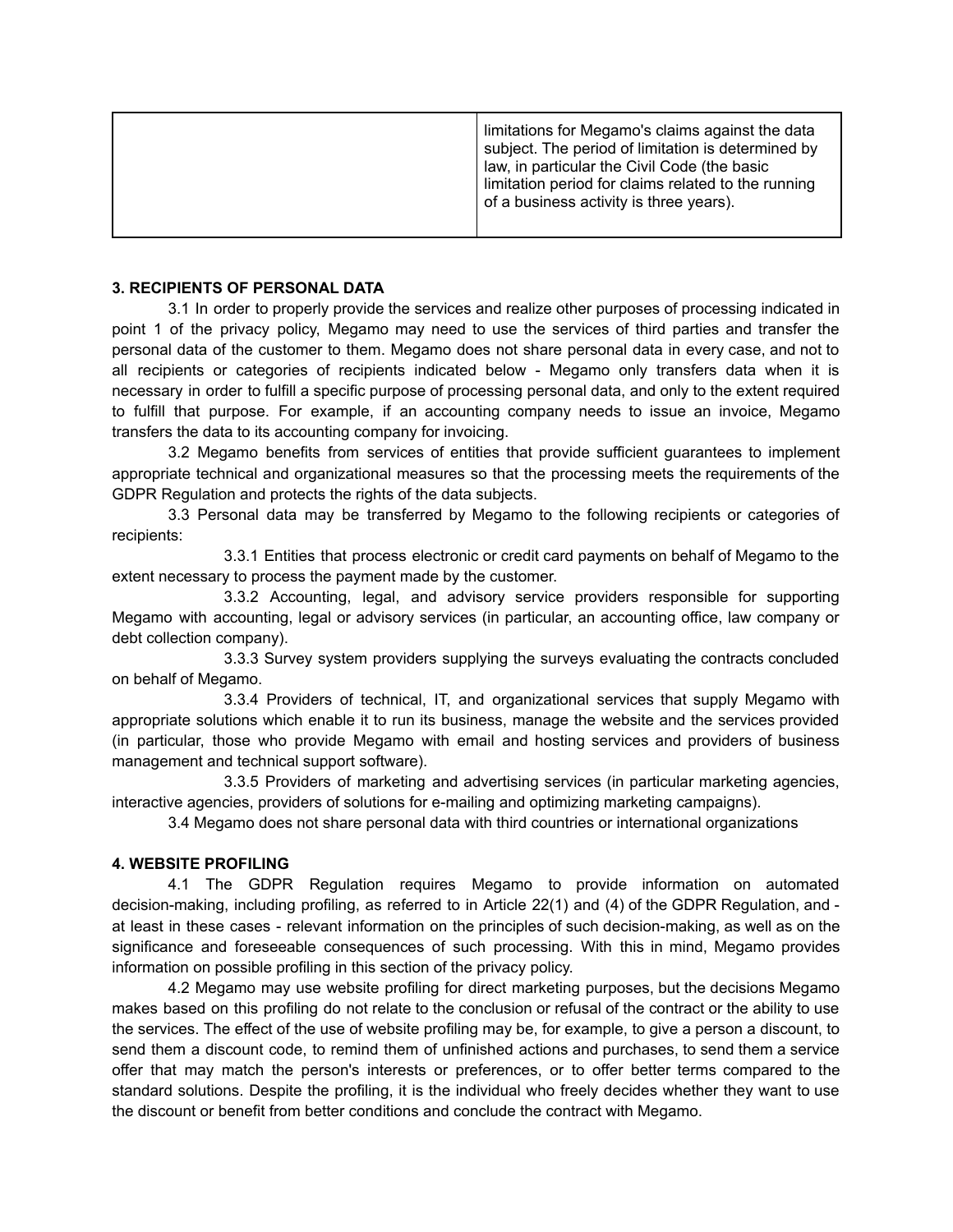4.3 Website profiling involves the automatic analysis or prediction of a person's behavior, e.g. by adding a particular service to an electronic shopping cart, viewing a specific service page, or analyzing a person's previous purchase history. Such profiling requires Megamo to already have the personal data of the person in order to be able to send him/her e.g. a discount code or an offer.

4.4 The person to whom the data relates has the right not to be subject to a decision which is based solely on automated processing, including profiling, and which produces legal effects concerning the person or significantly affects the person in a similar manner.

# **5. RIGHTS OF THE DATA SUBJECT**

5.1 Rights of the data subject:

5.1.1 Right to access, rectify, restrict, erase, or transfer - the data subject has the right to require Megamo to access, rectify, erase ("right to be forgotten"), or restrict processing of their personal data, and has the right to object to processing, as well as the right to demand data portability. Detailed conditions for the exercise of the rights indicated above are specified in Articles 15-21 of the GDPR Regulation.

5.1.2 Right to withdraw consent at any time - the person whose data is processed by Megamo on the basis of consent (according to Article 6(1)(a) or Article 9(2)(a) of the GDPR Regulation) has the right to withdraw consent at any time without affecting the legality of processing performed on the basis of consent before its withdrawal.

5.1.3 The right to file a complaint to the supervisory authority - the person whose personal data is processed by Megamo has the right to file a complaint to the supervisory authority in the manner and according to the procedures set out in the GDPR Regulation and Polish law, in particular the Act on the Protection of Personal Data. The supervisory authority in Poland is the President of the Personal Data Protection Office.

5.1.4 Right to object - the data subject has the right to object at any time, on grounds relating to his or her particular situation, to the processing of personal data concerning him or her based on Article 6(1)(e) (public interest or task) or (f) (legitimate interest of the administrator). Megamo shall in that case no longer be permitted to process such personal data, unless it demonstrates compelling legitimate grounds for the processing which override the interests, rights and freedoms of the data subject, or grounds for the establishment, exercise or defence of claims.

5.1.5 Right to object to direct marketing - if personal data is processed for the purposes of direct marketing, the data subject shall have the right to object at any time to processing of personal data concerning him or her for such marketing, including profiling that is related to such direct marketing.

5.2 In order to exercise the rights referred to above, you may contact Megamo in person or by sending the relevant message in writing or by e-mail to Megamo's contact details provided at the beginning of the T&Cs.

# **6. COOKIES AND ANALYTICS**

6.1 Cookies are small pieces of information in the form of text files sent by a server and stored on the website visitor's side (e.g. on the hard drive of a computer, laptop or smartphone memory card depending on the device used by the website visitor). Detailed information about cookies, as well as the history of their development can be found, among others, here: https://en.wikipedia.org/wiki/HTTP\_cookie.

6.2 Cookies sent by the website can be divided into different types, according to the following criteria:

| <b>By their provider:</b> | Due to their period of storage | Due to the purpose of their |
|---------------------------|--------------------------------|-----------------------------|
| 1) own (created by the    | on                             | use.                        |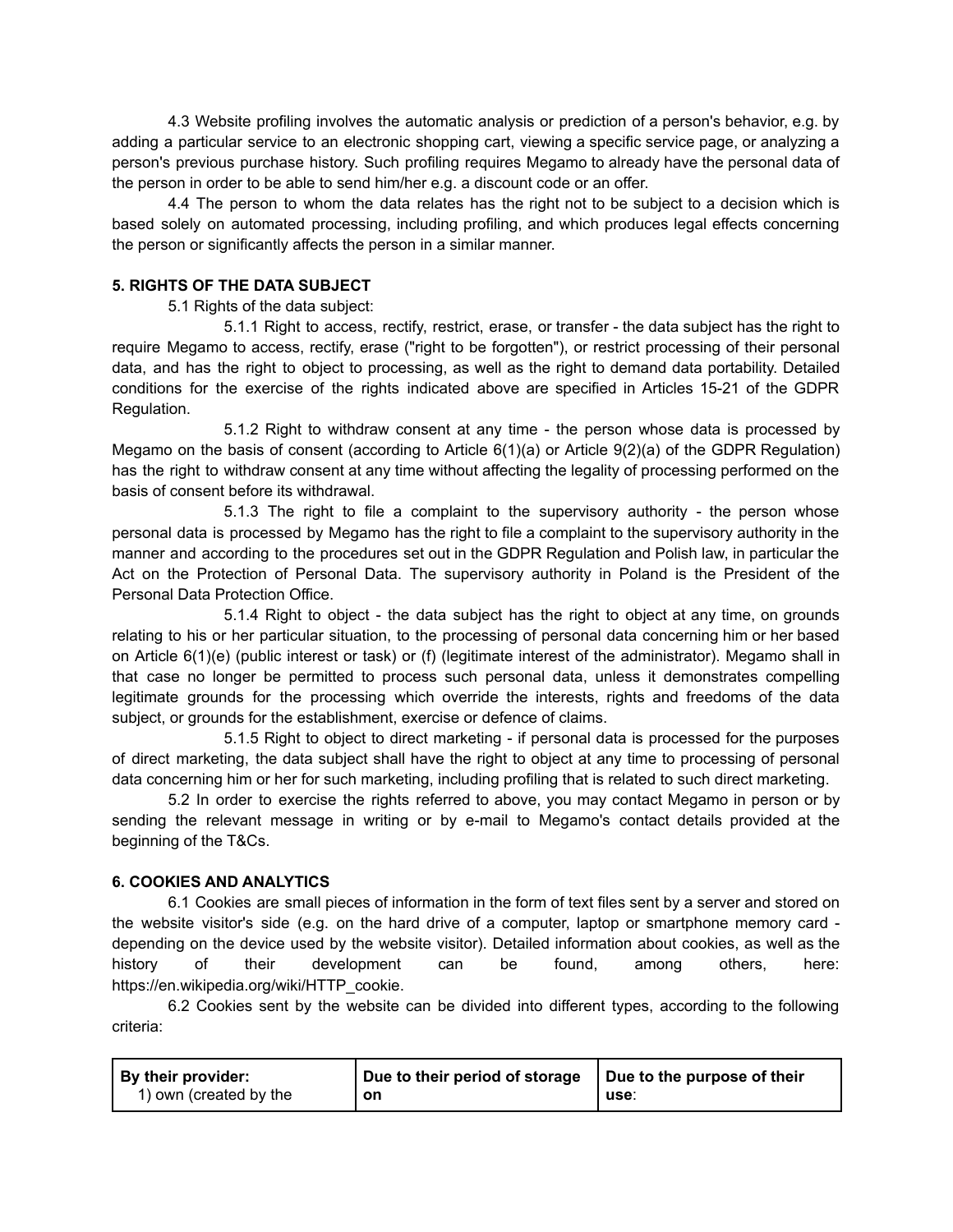| administrator's website) and<br>2) owned by<br>third parties (other than the<br>administrator) | device of the website visitor:<br>1) session files (stored until<br>logging out, leaving the website<br>or switching off the Internet<br>browser) and<br>2) permanent (stored for a<br>specified time, defined by the<br>parameters of each file or until<br>being removed manually) | 1) necessary (enable the<br>proper functioning of the<br>website).<br>2) functional/preferential<br>(enable adjustment of the<br>website to the visitor's<br>preferences),<br>3) analytical and performance<br>(gathering information about the<br>website),<br>4) marketing, advertising and<br>social (gathering information<br>about the person visiting the<br>website in order to display<br>personalized advertisements to<br>this person and to conduct other<br>marketing activities, also on<br>websites other than the<br>customer's page, such as social |
|------------------------------------------------------------------------------------------------|--------------------------------------------------------------------------------------------------------------------------------------------------------------------------------------------------------------------------------------------------------------------------------------|---------------------------------------------------------------------------------------------------------------------------------------------------------------------------------------------------------------------------------------------------------------------------------------------------------------------------------------------------------------------------------------------------------------------------------------------------------------------------------------------------------------------------------------------------------------------|
|                                                                                                |                                                                                                                                                                                                                                                                                      | networking sites                                                                                                                                                                                                                                                                                                                                                                                                                                                                                                                                                    |

6.3 the administrator may process the cookie data when visitors use the website for the following purposes:

# **Purposes of using cookies on the administrator's website:**

saving data from filled website forms and surveys (essential and/or functional/preference cookies)

remembering website customers as logged in to the customer panel (necessary cookies)

adjusting website content to the user's individual preferences (e.g. regarding colors, font size, page layout) and optimizing the use of the website (functional/preference cookies)

conducting anonymous statistics showing how the website is used (analytical and performance cookies)

remarketing, i.e. studying the characteristics of visitors' behaviour through an anonymous analysis of their actions (e.g. repeated visits to specific pages, keywords, etc.) in order to create their profile and provide them with advertisements tailored to their predicted interests, also when they visit other websites belonging to Google Display Network Ireland Ltd. and Facebook Ireland Ltd. (marketing, advertising and social networking cookies)

6.4 It is possible to check the most popular web browsers to see which cookies (including their operation period and provider) are being sent by the website:

| In the Chrome browser:           | In Firefox:                         | In Internet Explorer:                  |
|----------------------------------|-------------------------------------|----------------------------------------|
| (1) in the address bar, click on | $(1)$ in the address bar, click on  | $(1)$ click the "Tools" menu, $(2)$ go |
| the lock icon on the left,       | the shield icon on the left, (2) go | to the "Internet Options" tab, (3)     |
| (2) go to the "Cookies" tab.     | to "Allowed" or "Blocked", (3)      | go to the "General" tab, (4) go to     |